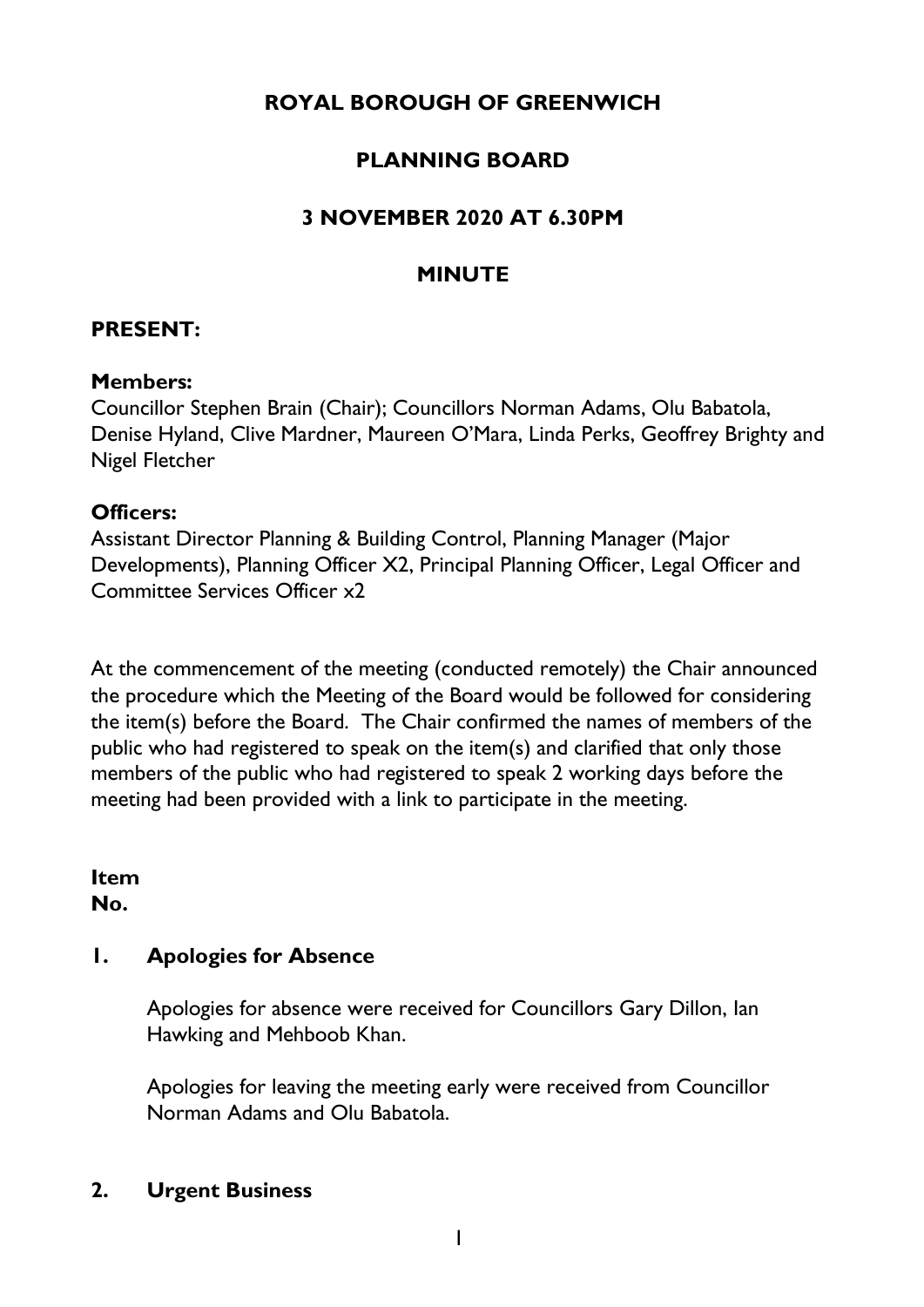The Planning Board noted and accepted the Planning Officers' Addendum Report's, circulated in advance of the meeting, in relation to.

- Item 5 57 Tuskar Street (former Sam Manners House) Greenwich, SE10 9UJ (Ref 20.1815.F)
- Item 7 Land bounded by Pettman Crescent, Nathan Way and Hadden Road, London, SE28 – Ref 194398O
- Item 8 Land at corner of Hadden Road & Griffin Manor Way and adjacent to Western Way & HMP Thameside, London, SE28 0DE – Ref 194370F

# **3. Declarations of Interest**

## **Resolved –**

That the list of Councillors' memberships as Council appointed representatives on outside bodies, joint committees and school governing bodies be noted.

### **4. Minutes**

### **Resolved –**

That the minute of the meeting of the Planning Board held on 2 June 2020 be agreed and signed as a true and accurate record.

# **5. 57 Tuskar Street (former Sam Manners House) Greenwich, SE10 9UJ (Ref 20.1815.F)**

Planning Board Member noted the Planning Officers addendum report, circulated in advance of the meeting, and accepted an illustrative presentation of the application.

In response to Members' questions, the Planning Officer advised that the proposal consisted of a 4 story element ,to the south, decreasing to 3. Improvements to the public realm included planting 10 new trees and the creation of playscape. All the units would be wheelchair accessible with 3 fully adapted for occupation.

A representative for the East Greenwich Residents Association (EGRA) and the Greenwich Society (GS) advised that both groups, as well as a number of local residents, were not consulted on the application. The Council made no response to residents' complaints made during the demolition of the existing site. The external appearance was not in keeping with the area; the properties would be small with inadequate levels of outdoor amenities and an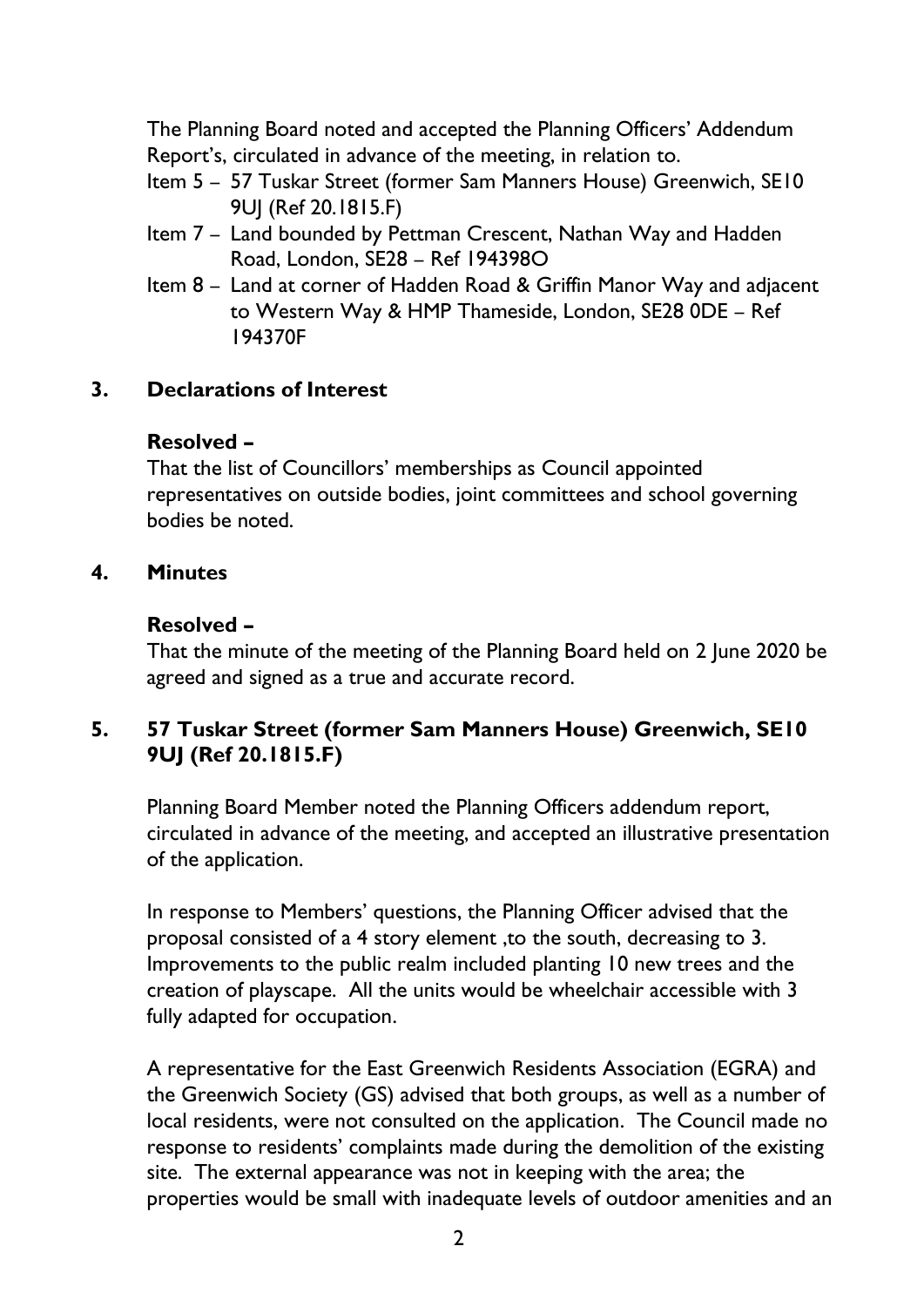overshadowed play area, which would see a private application refused. Better quality housing should be expected for Council Housing and should have a greater life expectancy than 60 years.

The EGRA/GS representative responded to Members that a private applicant would be expected to undertake better and ongoing consultation. The style of the development should harmonise with the surrounding area not one development some distance from the application.

A Trustee for the William Hatcliffe & Missus Smith, owner, and operator of the Alms House to the north of the site, advised that they broadly supported the application but were concern at the potential lost of sunlight to the Alms House. The information in the report was not clear and, despite requests, no CGI projections of the sunlight impact had been provided and it was difficult to know the true impact on the Alms House.

The Chair requested that the information was provided to the speaker.

The Planning Board accepted addresses from 3 local resident who raised the following –

- No objection to much needed social housing but it should be of a higher standard than proposed.
- For ecological reasons, the new build needs a longer life span not the same as, the now demolished, Sam Manners House.
- The proposal is too high and would result in overlooking to existing residents who will lose their amenity of privacy.
- It was too close to existing residents with intrusive balconies, creating overlooking and loss of sunlight.
- The proposal should be set further back and step down to lower floors to avoid domination over surrounding residents.
- The proposal was too dense, creating a threefold increase in population on the former site with a detrimental impact on new and existing resident as well as loss of peaceable habitation due to increased noise levels.
- The design was not responsive to surrounding street property styles.
- The internal courtyard areas and gardens of the development would have no direct sunlight.
- There should be more outdoor space for new and existing residents.

The Development Control Manager (Major Projects) advised that Greenwich Council, as the local Planning Authority, had undertaken statutory planning consultation, including sending consultation letters to surrounding properties,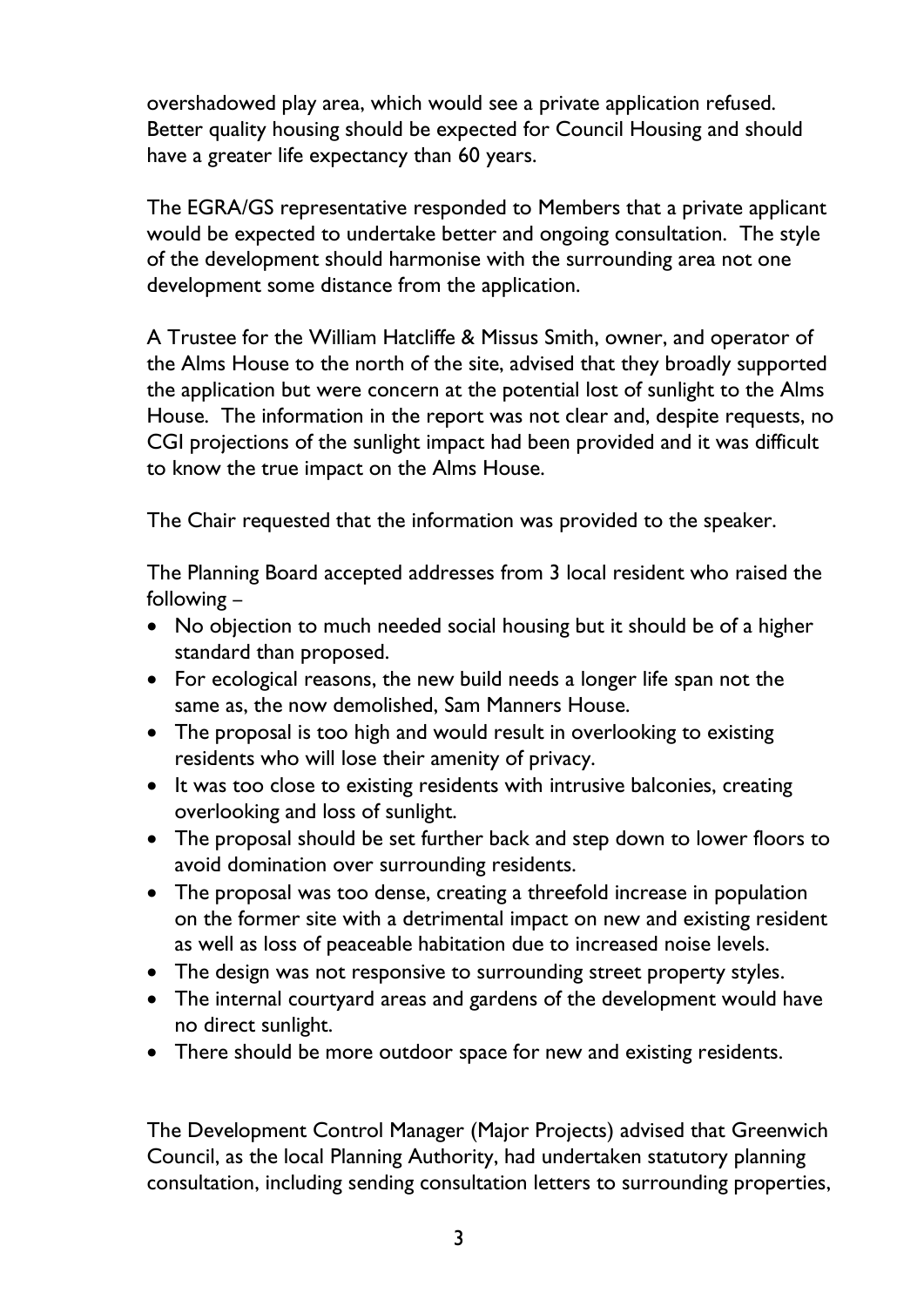press notice publication and displaying site notices. In respect of overshadowing of the Alms House gardens, there was a diagram presented in the daylight/sunlight report incorporating the area and concluded there would be an imperceptible change, retaining 98% of the daylight it currently received. She confirmed that this information was in the report.

Councillor Chris Lloyd addressed the Planning Board as a Ward Councillor, in support of the application, noting that the application was compliant with both planning policy and planning law. It would provide a mix of 1, 2 and 3 bed houses reflecting the need of the area. He noted that, in the preapplication stage, he and Councillor Kirby, as the then Cabinet Member held a number of meetings and maintained constantly open lines of communication with objectors. There would be no impact on the sunlight to the residents of Tuskar Street. He accepted that the design of the proposal was a matter of taste but felt it added to the differentiated architectural mix in East Greenwich.

A Member sought clarification in respect of the comment raised that the Council was not exercising consistency, in terms of amenity space provision, with private applications. The Development Control Manager (Major Projects), advised that each scheme must be considered on its own merits and the context of the scheme. The scheme was fully compliant with the London Plan. She noted that the Royal Bourgh of Greenwich Core Strategy aimed for 50sq metres of outdoor amenity space per family unit however, not every scheme would meet every policy aim and that it was acceptable to approve a scheme that did not.

The Planning Board accepted an address from the applicant who advised that the scheme would deliver 100% affordable social housing with the Royal Borough of Greenwich as the landlord. The units would be Carbon Neutral and constructed on a high quality build modular basis, which would also cause less disruption to existing residents than conventional construction methods.

The applicant's architect advised that the design proposal had been carefully considered and would incorporate design elements, materials and colour pallets to reflect the existing styles to the south of the site, in response to Tuskar Street, and the mixed housing typography to the north and west. During the two public consultations comments were made supporting the design approach and that it supported and improved the surrounding areas. In respect of density, the applicant's architect advised that during the preapplication process the number of proposed units was reduced during and the occupancy levels were reduced. The projecting balconies, along Tuskar Street and Woodland Grove, had been moved to overlook the inner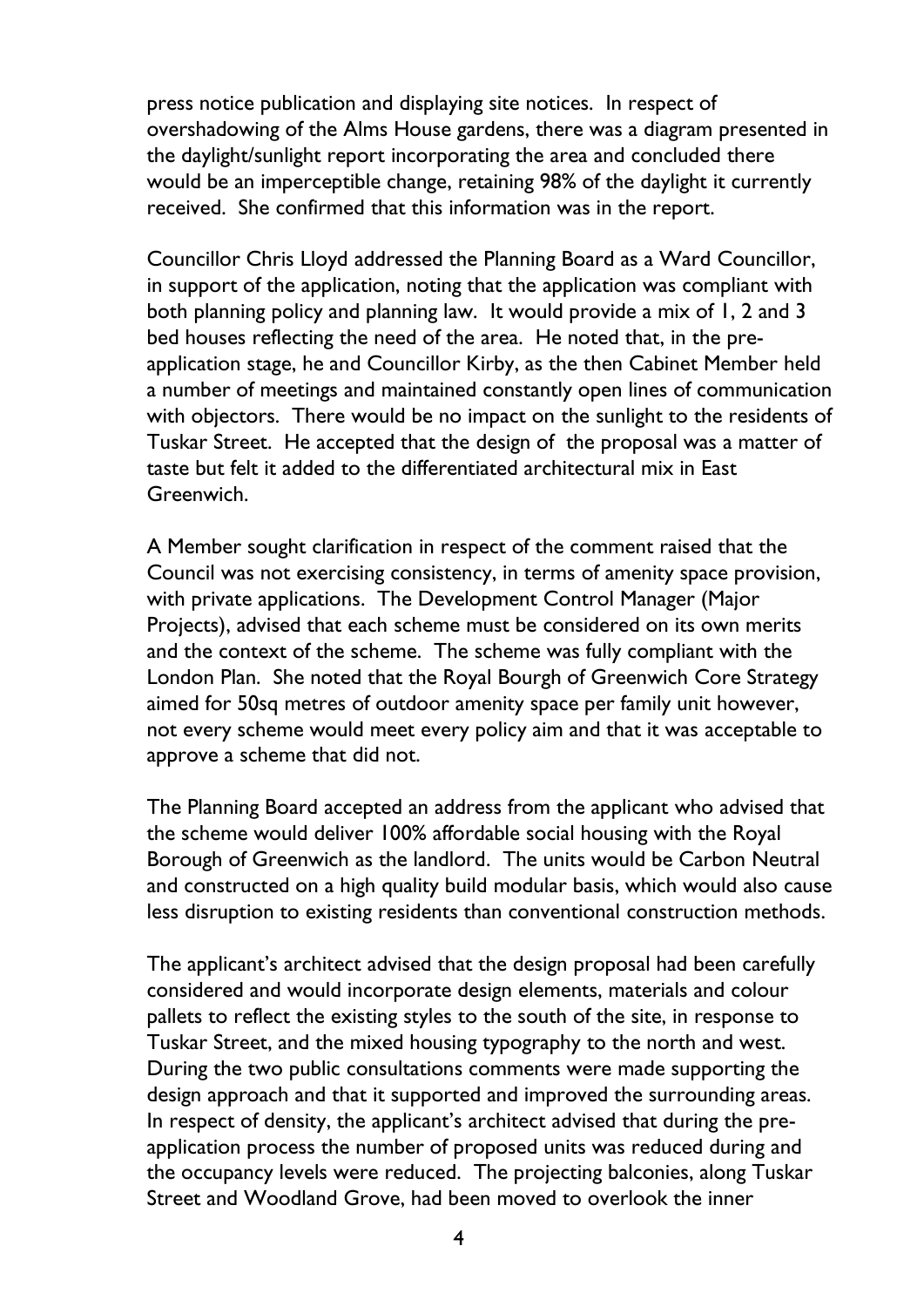courtyard, removing any potential overlooking to the street. Detailed daylight and sunlight assessments showed all habitable spaces received adequate light, noting that there were two rooms which would be below level. The scheme was compliant with daylight and sunlight requirements with little impact of neighbouring properties.

The applicant's landscape architect advised that all the apartments would have private amenity via balconies or private gardens, which were in line with the size of existing Tuskar Street gardens. There would be a communal garden space in addition to onsite play space which, supported by nearby parks would adequately meet requirements. The Council's Arboreal Team agreed the removal of 6 trees which would be replaced by 10 new trees and additional greening along Woodland Grove and Tuskar Street frontages. There was an extensive green area to the east of the site, providing outdoor amenity for Woodland Grove, which access could be provided to for new residents by away of a new gate. In respect of street light levels, the existing light levels would be improved, particularly along the pedestrian path link to Trafalgar Road and Woodland Grove.

The applicant's agent summed up the proposal, advising that the scheme was developed through consultation with residents as well as the Council's Urban Design Team and Planning Design Officers. Two public consultations were undertaken and concerns at the scale and overlooking were addressed in a redesign. He drew attention to the Planning Officers recommendations, following intensive inspection and work, and that there would not be an unacceptable impact, through scale or design, on the amenity of surrounding properties.

The applicant's landscape architect responded to Members that the town houses would have a total of 27sqmtrs private amenity space split between ground level rear garden, to be viewed in tandem with adjoining secure community space and upper floor terrace. Whilst the standard of 50sgmtrs amenity space for every property on every development would be the ideal, each site needed to be considered in context and on its own merit. He noted that the potential use of the additional amenity space for Woodland Grove was not referenced in the planning application to avoid being disingenuous as the space was for the use of residents of Woodland Grove, however, due to land boundary co-ownership it would be possible to allow gated access.

The applicant's architect confirmed to Members that the density had been reduced during the design process and, as an inner city site, was suitable for the proposed density. The level of greenspace and playspace amenities was considered of a suitable level for the density proposed.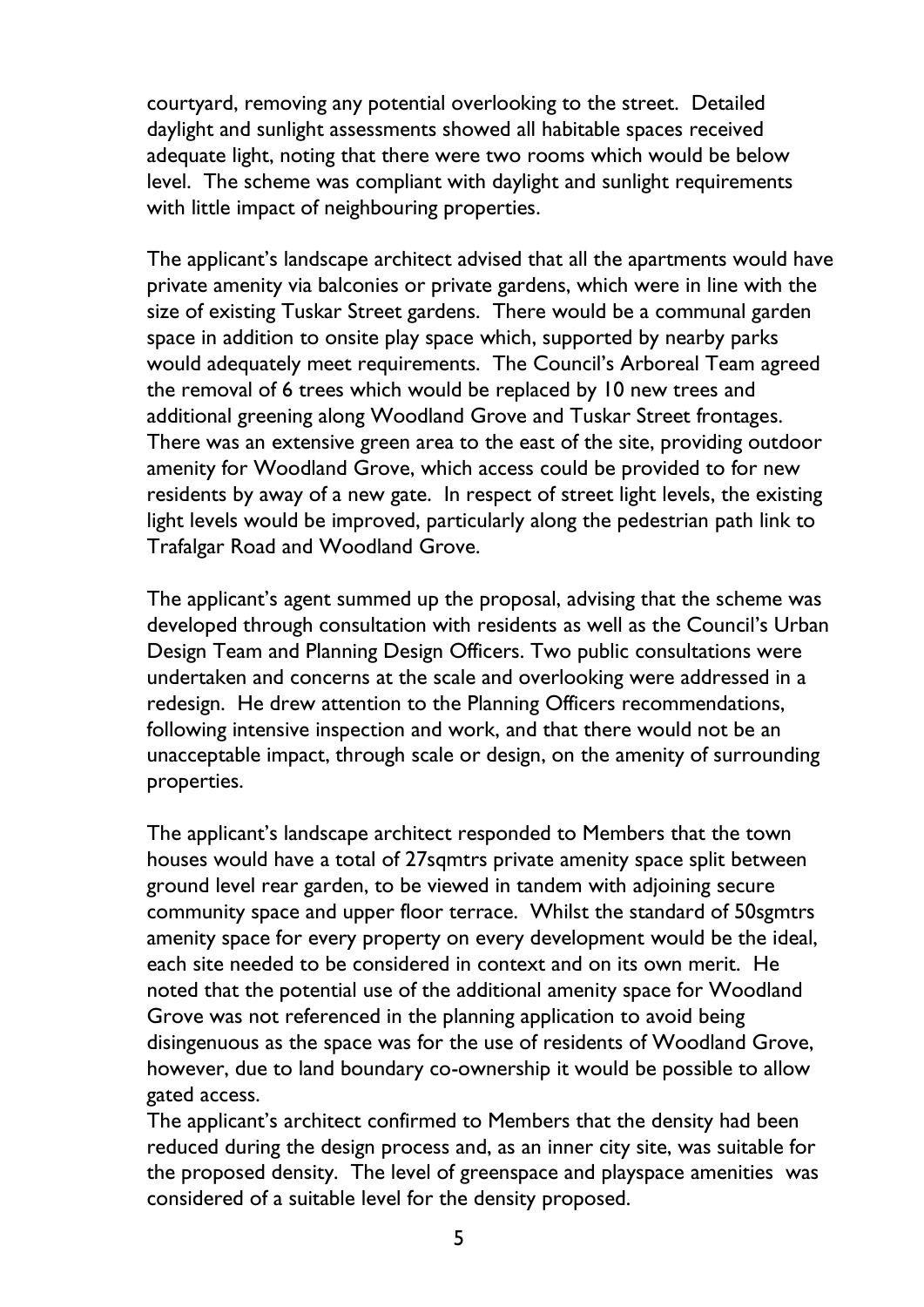The applicant clarified that the insurance scheme assured a minimum life span of 60 years for the modular build system and it was anticipated to be viable far longer than that. The cladding would be slices of real brick and the thermal performance would be better than that of normal brick build.

The Members of the Planning Board considered the application before them.

A Member noted the public speakers held one view on the consultation process and whilst the applicant presented a differing view. Whilst the applicant may have made some adjustments, in response to public comments, had the desired outcome been achieved. They expressed discomfort at the comments as part of the strong residents' representations and the applicant's response.

A Member shared similar concerns on the consultation process. They felt that, even as a reduced scheme, it was a potential overdevelopment of the site located much closer to the pavement area than the previous development, which had been set back to reduce its overall impact. They noted that it may be appropriate for the applicant to reconsider the elevation and overall setting in the general street scene, without creating too much adverse effect.

A third Member expressed concern with the consultation process and, that whilst it may not be a planning consideration, felt that the engagement and consultation with residents had not been good enough. They questioned why the daylight information was not be presented to the trustees of the Alms House upon their request. They considered that the provision of entirely social housing was of positive importance.

A Member commented that that there may have been a level of confusion around the consultation process, in that the two rounds of consultation conducted by the applicant were different to the required statutory consultation undertaken by the Planning Department. They encouraged the applicant to explore the possibility of creating access to the amenity space by Woodland Grove.

Councillor Perks noted that if Members were minded to reject the proposal, she would prefer that consideration be given to undertake a sight visit first.

A Member understood the concerns raised by residents and speakers in objection, who outlined their concerns well. However, the scheme was broadly in line with that previously on site, not a new multi-story tower block. If the Board were to reject the application it would need strong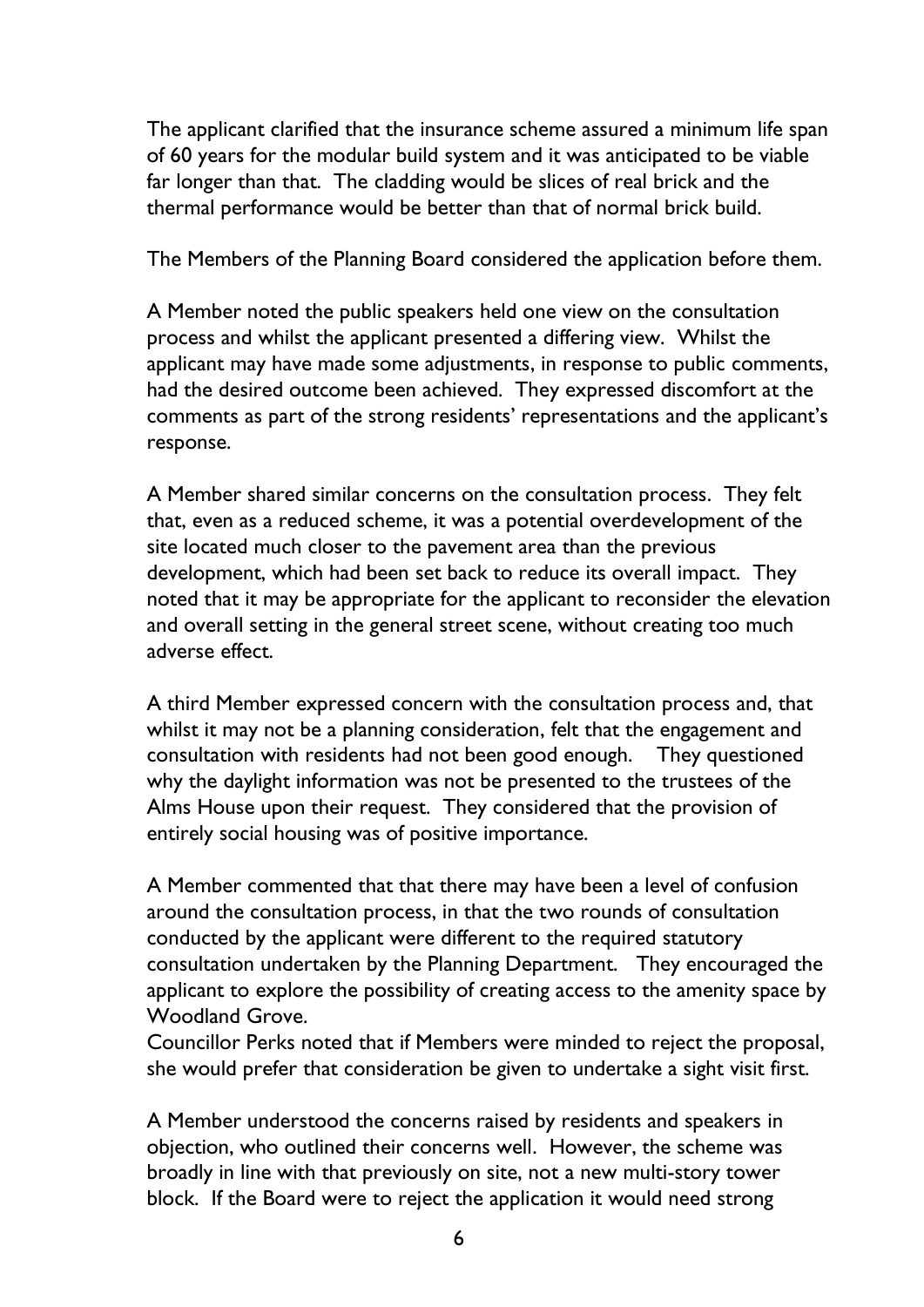defensible grounds. However, given the constraints of planning grounds there was not a strong case for rejection of the Planning Officers recommendations to approve the application.

It was noted that a proposal had been made for a site visit however, Councillor Perks clarified that it was a comment not a proposal.

Councillor Adamas formally proposed that the Planning Board considered undertaking a site visit, which was seconded by Councillor Mardner.

On behalf of and at the request of the Chair the Clerk called the vote on the proposal for a deferral on the decision in order to undertake a site visit with 5 Members' in favour, 4 against and 0 abstentions.

### **Resolved –**

A decision on this application was deferred to a future meeting of the Board in order to undertake a site visit in order to gain a better understanding of the proposed application in relation to its understanding.

## **6. Eltham Hill, School, 122 Eltham Hill, Eltham, London, SE9 5EE – Ref 202302F**

The Planning Officer gave an illustrative presentation of the application responding to the Board Members that it was conditioned that the land be returned to previous use at the end of the temporary use period. However, at the end of the five year temporary use period, the need for the continued use for classrooms could be assessed.

The applicant addressed the Planning Board advising that the application was submitted for a five year temporary use, upon the advice of Planning Officers, and they would work with the Council in respect of any longer term need at the end of the five year temporary use period.

The Planning Board moved straight to the vote and on behalf of and at the request of the Chair the Clerk sought confirmation from all Members' that they had maintained zoom connection to the meeting for the entirety of the presentation and discussion on this item. No Member indicated that they had experienced any loss of connectivity.

The Planning Officers recommendation to approve the application was put to the vote with 9 Members' in favour, 0 against and 0 abstentions.